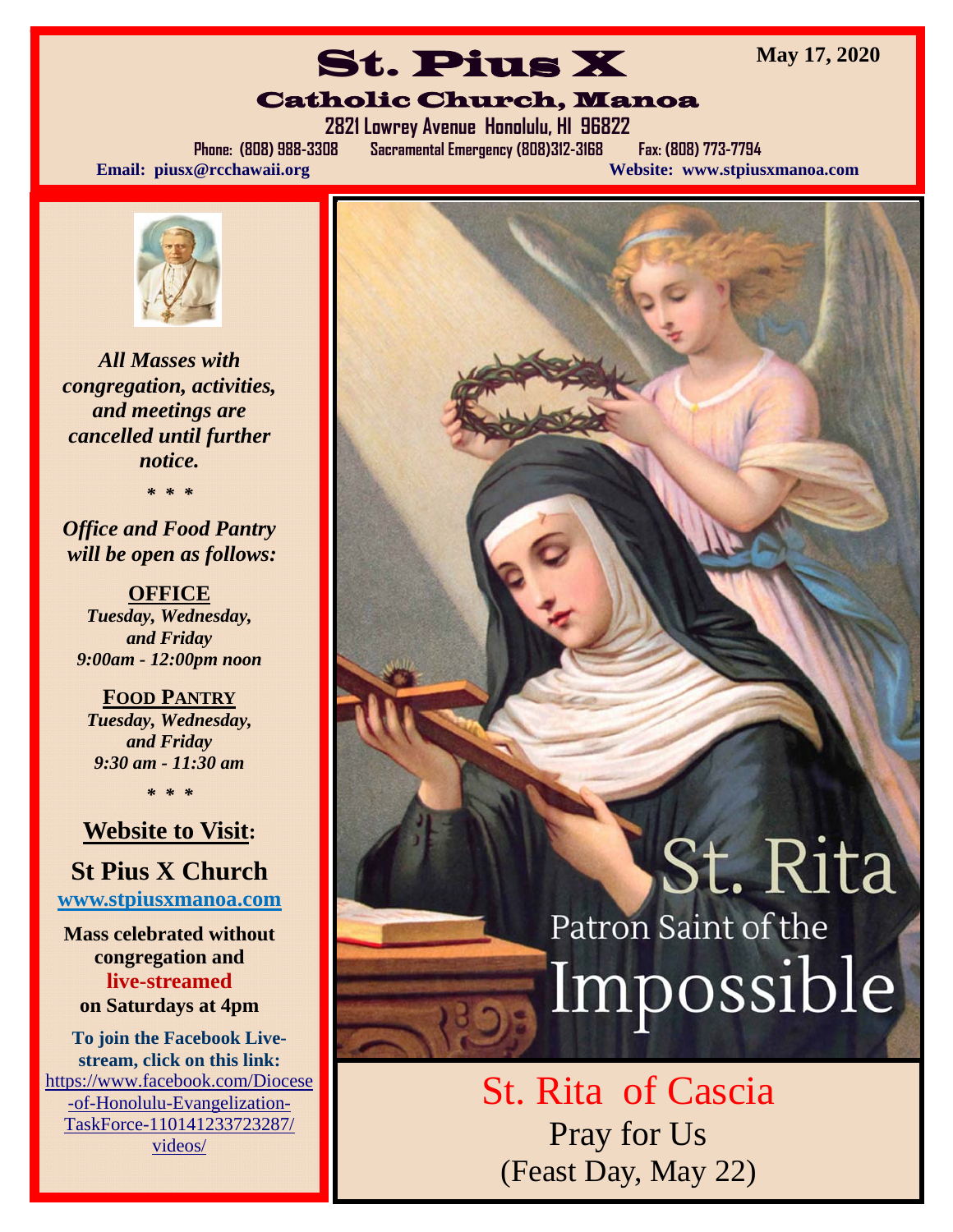#### PAGE 2 ST. PIUS X CATHOLIC CHURCH, MANOA

MAY 17, 2020



*Upcoming Events*  **MAY 18 - MAY 24, 2020** 

 **18th - MONDAY**  6:00 AM Outreach - Hall 7:30 AM MASS (Rectory Chapel)

**19th - TUESDAY**  7:30 AM MASS (Rectory Chapel) 9:30 AM Food Pantry - Hall

#### **20th - WEDNESDAY**  7:30 AM MASS (Rectory Chapel) 9:30 AM Food Pantry - Hall

#### **21st - THURSDAY**

6:00 AM Outreach - Hall 7:30 AM MASS (Rectory Chapel)

**22nd - FRIDAY**  7:30 AM MASS (Rectory Chapel) 9:30 AM Food Pantry - Hall

**23rd - SATURDAY**  8:00 AM Church Cleaning

**4:00 PM MASS - Church Live-streamed** 

> **24th - SUNDAY** 8:30 AM MASS (Church)

## **Pastor's Corner**  Fr. Thomas Joseph, PHD



Dear Parishioners & Friends!

 Bishop Larry has asked the Governor permission to open up the Churches from the first of June. He has promised the authorities that the parishes would keep the social distancing norms and other hygiene requirements. The Bishop has asked each parish to come up with a concrete plan for the reopening. Accordingly a number of the parish leadership met with me and we have come up with a plan. We found that 58 people can be seated in the Church (six feet apart). Another 30 can be accommodated on the two lanai. We need many volunteers as ushers who will seat the congregation, wipe down the pews before and after the service etc. Everyone will be required to wear a face mask. Willa Papandrew will be contacting some of you for help. Be generous with your volunteer help. I shall keep you informed as the date of opening comes up.

 Meanwhile some news about what has transpired: the Church has been fumigated; the restroom near the sacristy has been renovated and ready for use. The Sinclaire-house will be fumigated and painted in the near future. Thank you for your support and encouragement. Stay Safe!

With Prayers and Blessings

Fr. Tom



**To join the Facebook Live-stream, click on this link:**  https://www.facebook.com/Diocese-of-Honolulu-Evangelization-TaskForce-110141233723287/videos/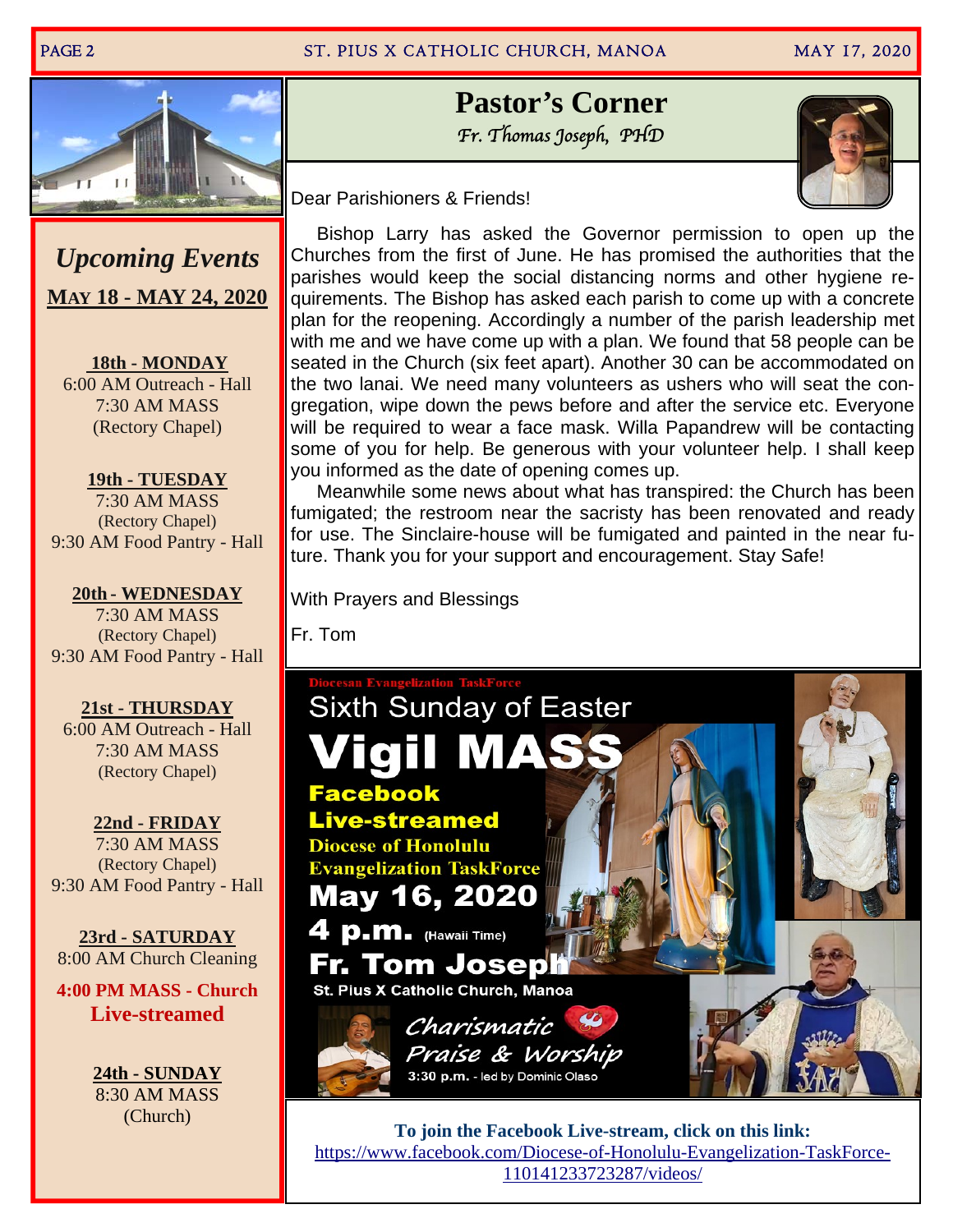#### PAGE 3 ST. PIUS X CATHOLIC CHURCH, MANOA MAY 17 2020

# Sunday Reflection **Sunday Reflection**

*He will give you another Advocate.*

 "You have the right to an attorney. If you cannot afford an attorney, one will be provided for you." This familiar phrase is part of the "Miranda warning" that police officers give to any person they arrest. It's based on the belief that no one should stand alone when facing charges. Someone has to be there to make sure the accused is given a fair trial. It must be consoling for the accused person to have someone by their side at their trial to help them face their accuser with dignity and courage.

 Isn't it interesting that this is how Jesus describes the Holy Spirit in today's Gospel? The Greek word for "Advocate," *parakletos*, also means defense attorney. It's especially interesting when we remember that the Scriptures portray the devil as our "adversary" who never stops hurling accusations against us.

 This means that we don't have to stand before the devil's accusations alone. Jesus has given us the Spirit so that we can stand up against the lies of the evil one. He has given us the best defense attorney in history. Someone who will assure us that we have been forgiven. Someone who will remind us of God's love for us. Someone who sees our sins and failings but who also sees the true desires of our hearts and never gives up on us.

Always remember the Holy Spirit, your defender, especially when you start thinking that you're no good or that God has given up on you. Remember him when you begin to doubt the goodness of God's plans for you and your loved ones.

 Every day of your life, be sure that you spend time listening for the Holy Spirit. Let him convince you over and over again that you belong to Christ and that no one can snatch you out of his hands.

> *" Spirit of truth, help me to withstand every temptation and every accusation. "*  (Taken from *The Word Among Us)*



#### **OFFERING COLLECTION RECEIVED May 9 & 10, 2020**

| Total Collection\$ 1,130.00   |       |
|-------------------------------|-------|
| Building Fund\$ 460.00        |       |
|                               |       |
| Catholic Communication\$      | 35.00 |
| Total:\$ 2,125.00             |       |
| <b>Online Giving\$</b> 315.00 |       |
|                               |       |

Please mail in your contributions or try on-line giving.



Mass Intentions **FOR THE WEEK** 

> 8:30 am - Sun, May 17 Mariamma Joseph +

7:30 am - Mon, May 18 Nancy Nebel +

7:30 am - Wed, May 20 Matilda Souki +

7:30 am - Fri, May 22 Pro Populo (For all Parishioners)

4:00 pm - Sat, May 23 Marianno Fernando +



Readings for

#### **Sunday, May 17**

*Sixth Sunday of Easter*  Acts 8:5-8, 14-17 1 Peter 3:15-18 John 14:15-21

#### **Monday, May 18**

*St. John 1, Pope and Martyr*  Acts 16:11-15 John 15:26-16:4a

> **Tuesday, May 19**  Acts 16:22-34 John 16:5-11

#### **Wednesday, May 20**

*St. Bernardine of Siena, Priest*  Acts 17:15. 22-18:1 John 16:12-15

#### **Thursday, May 21**

*St. Christopher Magallanes, Priest and Companions, Martyrs*  Acts 18:1-8 John 16:16-20

**Friday, May 22**  *St. Rita of Cascia, Religious*  Acts 18:9-18 John 16:20-23

> **Saturday, May 23**  Acts 18:23-28 John 16:23b-28

**Sunday, May 24**  Seventh Sunday of Easter *The Ascension of our Lord*  Acts 1:12-14 1 Peter 4:13-16 John 17:1-11a

#### **MASS INTENTIONS**

The best way to remember our dearly departed is by praying for them. And the best prayer we can offer is the Holy Sacrifice of the Mass. Masses can be offered for health and healing, in thanksgiving, for birthday blessings, etc. So we encourage you to walk into the parish office and register. Donation of \$10.00 per Mass is requested. Please make checks payable to:

> *St Pius X Church* Mahalo!